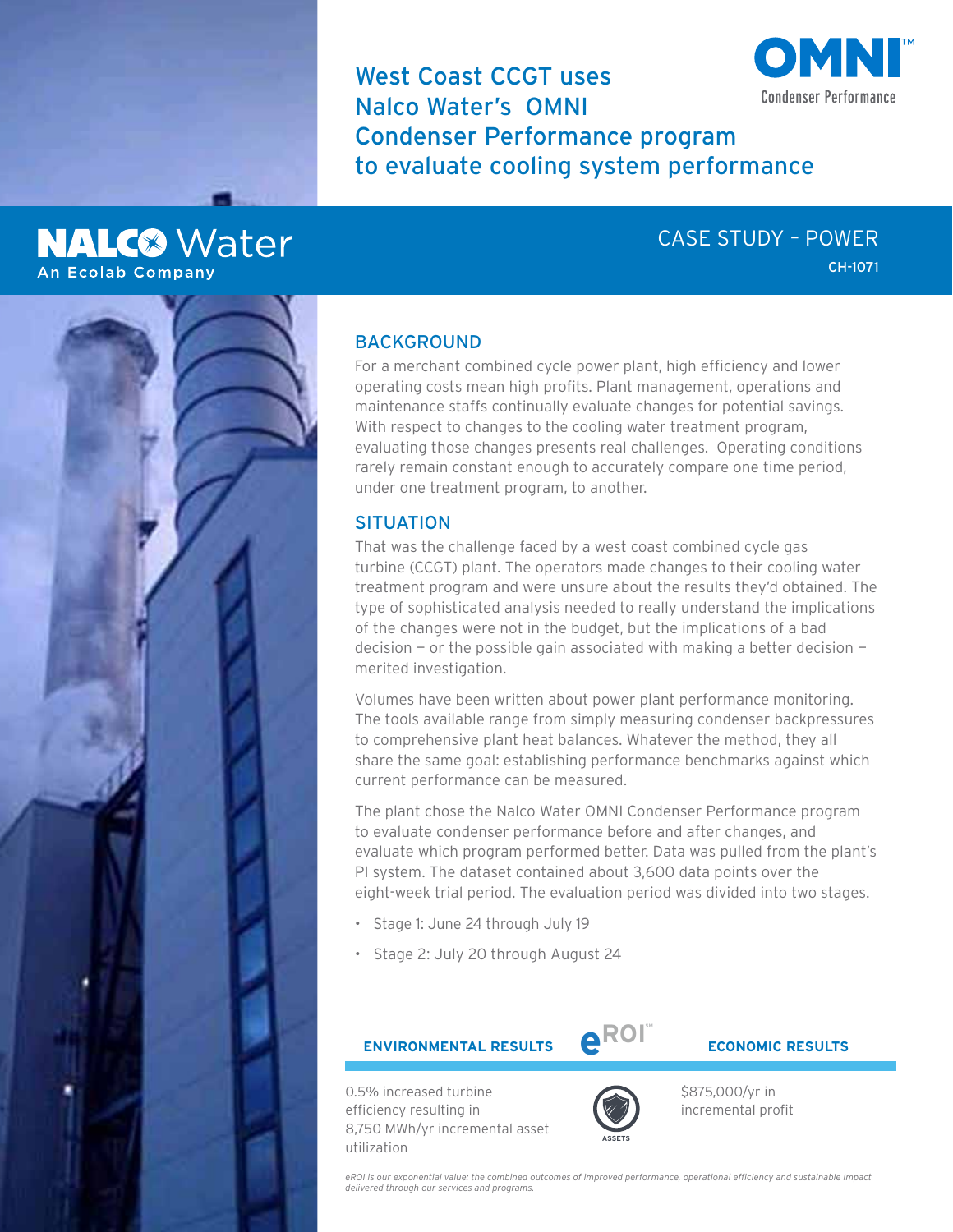

Figure 1 - Steam Load and Generation were constant through the trial period.



**Figure 2 –** *Condenser Backpressure appeared to drop over the trial period, but its cause was not clear.*



**Figure 3 –** *Lower condenser backpressures under similar weather conditions indicated a real effect of the change in treatment program.* 

### **SOLUTION**

During Stage 1, it was hypothesized that oxidizing biocide could serve as the foundation of the cooling water treatment program. A small amount of dispersant — the application of which was controlled with a Deposit Accumulation Testing System (DATS) from Bridger Scientific — and a small amount of polyphosphate-based corrosion inhibitor — applied based on the signal from a corrator would deliver good results. During Stage 2, a different hypothesis was evaluated: dispersant, plus biocide, would keep the condenser cleaner.

Results appeared good during the initial period of Stage 1. On Day 28, the DATS monitor recorded some fouling. Dispersant concentrations were increased, but signs of fouling continued. Corrosion measurements remained low throughout the trial.

Nalco Water used its 3D TRASAR® Cooling Water technology to control and monitor the chemical program during Stage 2. Employing an inert fluorescent material not tied to the dispersant polymer along with a second fluorescent material chemically tagged to it, the real-time polymer consumption can be measured and dispersant applied in response to actual system demand. During the first five days of Stage 2, polymer consumption was very high. Then, as demand subsided, less dispersant was needed. This was another indication that something more than random variation or weather was impacting system performance.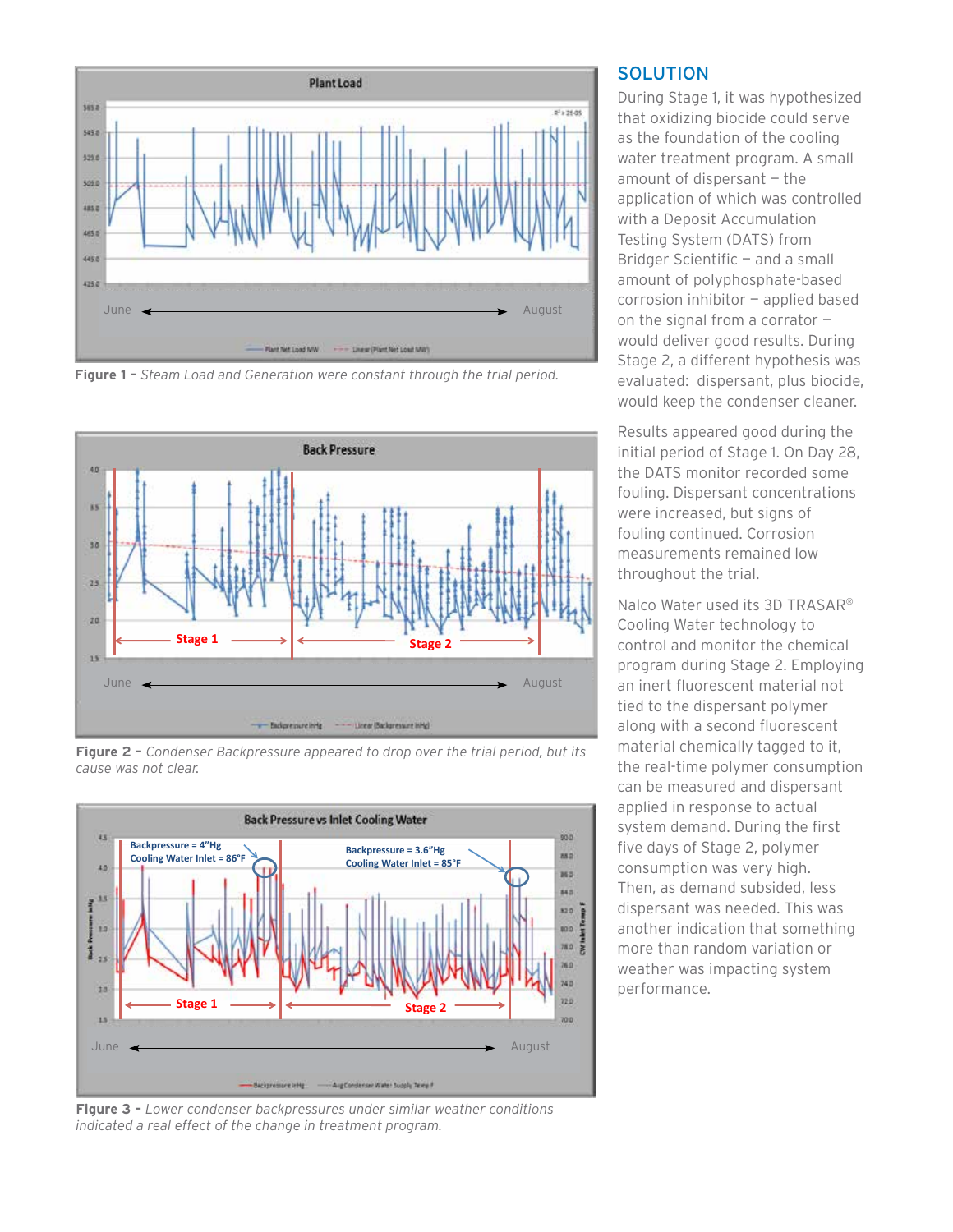Biocide application showed similar trends. Early in the trial, more biocide was needed to achieve the desired wet chemistry results. As the trial progressed, demand leveled off. Non-oxidizing biocides supplemented the oxidizing biocide program during Stage 2.

### **CONDENSER** PERFORMANCE MONITORING

A number of parameters indicate condenser performance:

- Cleanliness Factor (CF)
- Terminal Temperature Difference (TDD)<sup>1</sup>
- Inlet Water Temperature
- Condenser Back Pressure
- Cooling water temperature rise across the condenser (ΔT)
- Log Mean Temperature Difference (LMTD)
- U Coefficient

Back pressure is the most common and easily measured parameter, but Cleanliness Factor and U Coefficients are more revealing.2

$$
CF\% = \frac{U_{Actual}}{U_{Design}}
$$

A change in  $U_{\text{Actual}}$  or  $U_{\text{Design}}$ changes CF %.

 Heat Duty (lb/hr) Area (ft<sup>2</sup>) \* LMTD (°F)  $U_{\text{Actual}} = -$ 

Of the variables affecting  $U_{\text{Actual}}$ , only the LMTD reveals condenser performance, given a constant steam load. Barring a change in steam side performance, such as air in-leakage, the inlet water temperature reveals the performance of the condenser. Any cooling tower performance changes affect the performance of the condenser.



**Figure 4** *– Dispersant polymer use was high during the first 5 days of Stage 2 and then leveled off as demand subsided.*